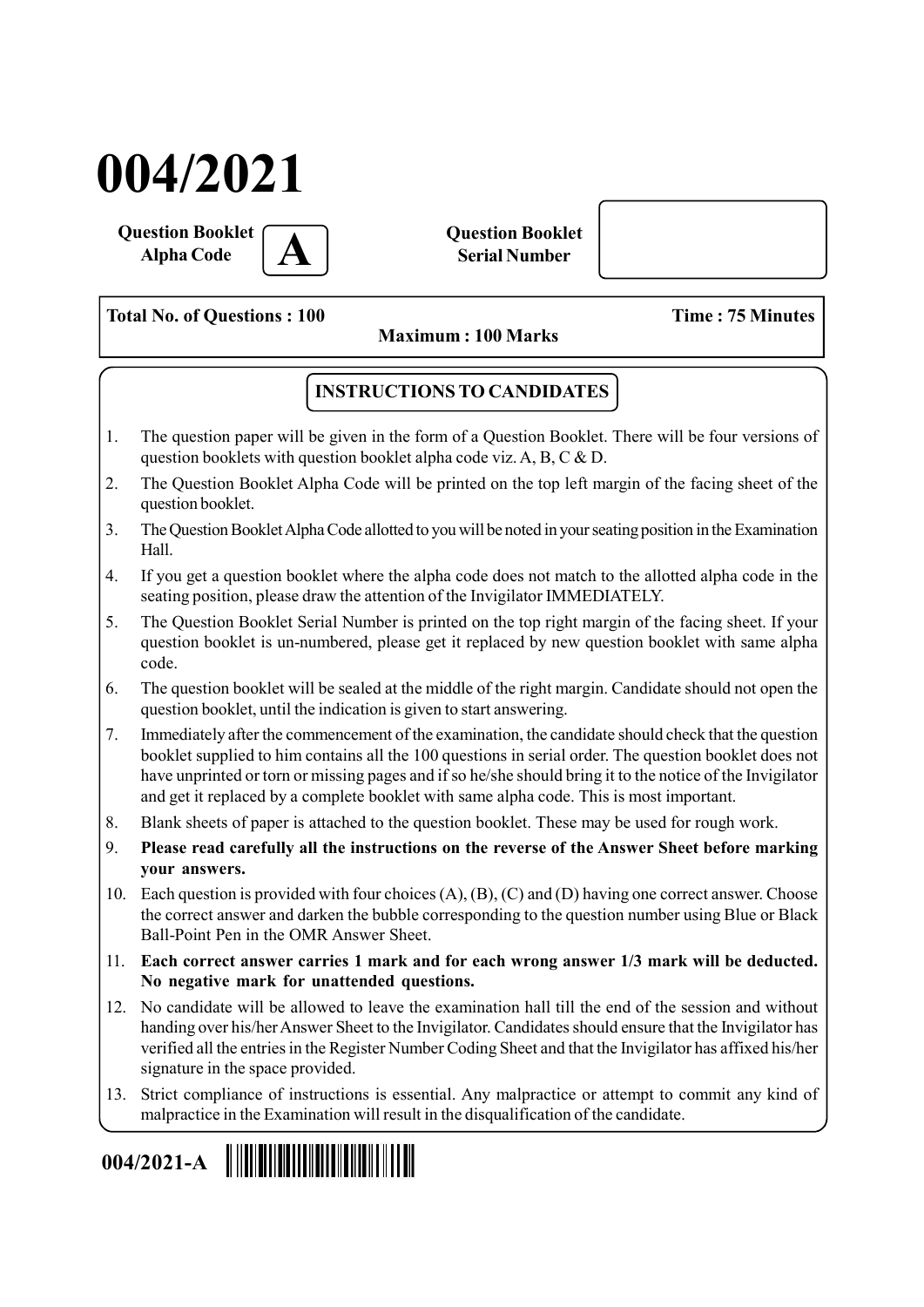$004/2021$  and  $2$  and  $4/2021$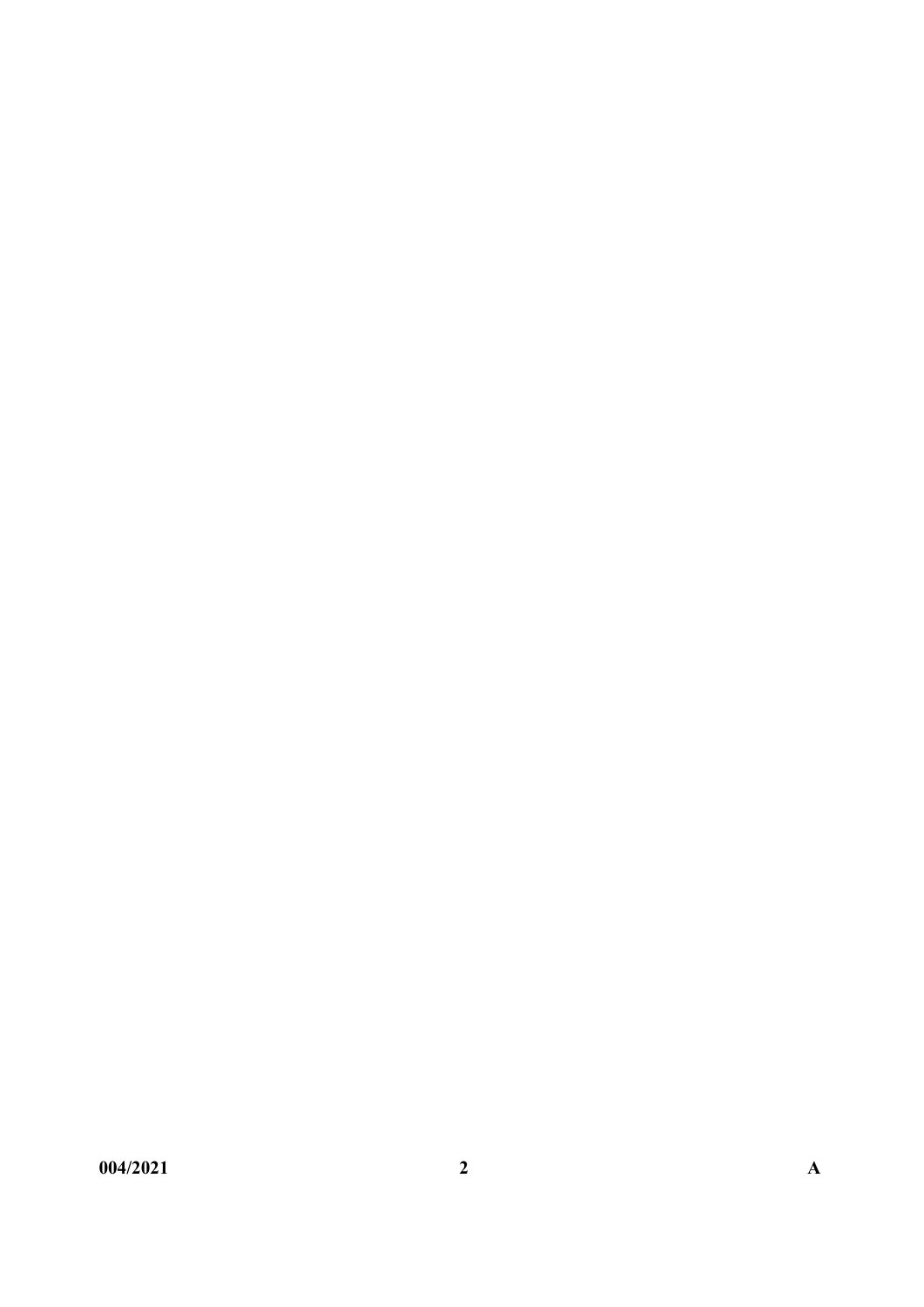## 004/2021

#### Total Marks : 100 Marks

#### Time : 1 hour and 15 minutes

1. If lim  $x \rightarrow 2$  $x^n - 2^n$  $\frac{x^2-2}{x^2-4}$  = 20 and n is a positive integer then n is (A) 3 (B) 5 (C) 7 (D) 9

2. The slope of the normal to the curve  $y = 2x^3$  at the point whose x coordinate is 2

(A) -12 (B) 
$$
-\frac{1}{24}
$$
 (C) 24 (D)  $\frac{1}{12}$ 

3. The value of the integral 
$$
\int \left(\frac{x-1}{x^2}\right) e^x dx
$$
 is  
\n(A)  $(x-1)e^x + c$  (B)  $\frac{e^x}{(x-1)} + c$  (C)  $\frac{(x-1)}{x}e^x + c$  (D)  $\frac{e^x}{x} + c$ 

4.  $\int$  $e^{x}(1 + x)$  $\frac{\partial (x - x)}{\partial} dx$  is (A)  $\sin (xe^{x}) + c$  (B)  $\sec (x + e^{x}) + c$  (C)  $e^{x} \tan (xe^{x}) + c$  (D)  $\tan (x + e^{x}) + c$ 

5. The integrating factor of the differential equation  $\frac{dy}{dx}$  – y  $\frac{y}{x} = \sin x$ 

(A) 
$$
e^{\frac{1}{x}}
$$
 (B)  $\frac{1}{x \sin x}$  (C)  $\frac{1}{x}$  (D)  $e^{-\frac{1}{x}}$ 

6. A matrix X has  $a + b$  rows and  $b + 1$  columns while the matrix Y has  $a - 2$  rows and  $a + 2$  columns. Both the matrix XY and YX exist. Then a and b are (A)  $a=5, b=2$  (B)  $a=3, b=7$  (C)  $a=3, b=2$  (D)  $a=7, b=5$ 

- 7. The value of the determinant  $\mathbb{L}$  $\mathbf{r}$  $\mathbf{I}$  $\mathbf{r}$  $\mathbf{L}$  $\mathbf{I}$  $\mathbf{I}$  $1 \t2 \t3$  $3 \quad 2 \quad 5$  $k \quad 2 \quad 4$ is 0, then  $k$  is (A) 1 (B) 3 (C) 2 (D) 4
- 8. If  $C_0$ ,  $C_1$ ,  $C_2$ , ...,  $C_n$  denote the coefficients in the bionomial expansion of  $(1 + x)^n$ , then  $C_0^2 + C_1^2 + ... + C_n^2$  is

(A) 
$$
\frac{(2n)!}{(n!)^2}
$$
 (B)  $\frac{2^n(n+1)}{n!}$  (C)  $n(n+1)2^{n-2}$  (D)  $4^n$ 

9. 2 tan<sup>-1</sup> (1) + tan<sup>-1</sup> (2) + tan<sup>-1</sup> (3) is

(A) 
$$
\frac{\pi}{2}
$$
 (B)  $\frac{\pi}{4}$  (C) 0 (D)  $-\frac{\pi}{2}$ 

A  $3$  004/2021 10. The foot of the perpendicular from (2, 3) to the line  $2x + y - 3 = 0$  is  $(A)$   $\left(\begin{matrix} \cdot & \cdot & \cdot \\ \cdot & \cdot & \cdot \\ \cdot & \cdot & \cdot \end{matrix}\right)$  $\left(\frac{11}{5}, \frac{1}{5}\right)$  $\frac{1}{5}$ , 1  $\begin{pmatrix} 1 \\ 5 \end{pmatrix}$  (B)  $\begin{pmatrix} 1 \\ 1 \end{pmatrix}$  $\left(\frac{3}{5}, \frac{2}{5}\right)$  $\frac{2}{5}$ , 2  $\left(\frac{2}{5}\right)$  (C)  $\left(\frac{2}{5}\right)$  $\left(\frac{-3}{5}, \frac{1}{5}\right)$  $\frac{3}{5}$ , 1  $\frac{1}{5}$  (D)  $\left(\frac{1}{5}\right)$  $\left(\frac{2}{5}, \frac{11}{5}\right)$  $\frac{2}{5}$ , 11 5

 $[P.T.O.]$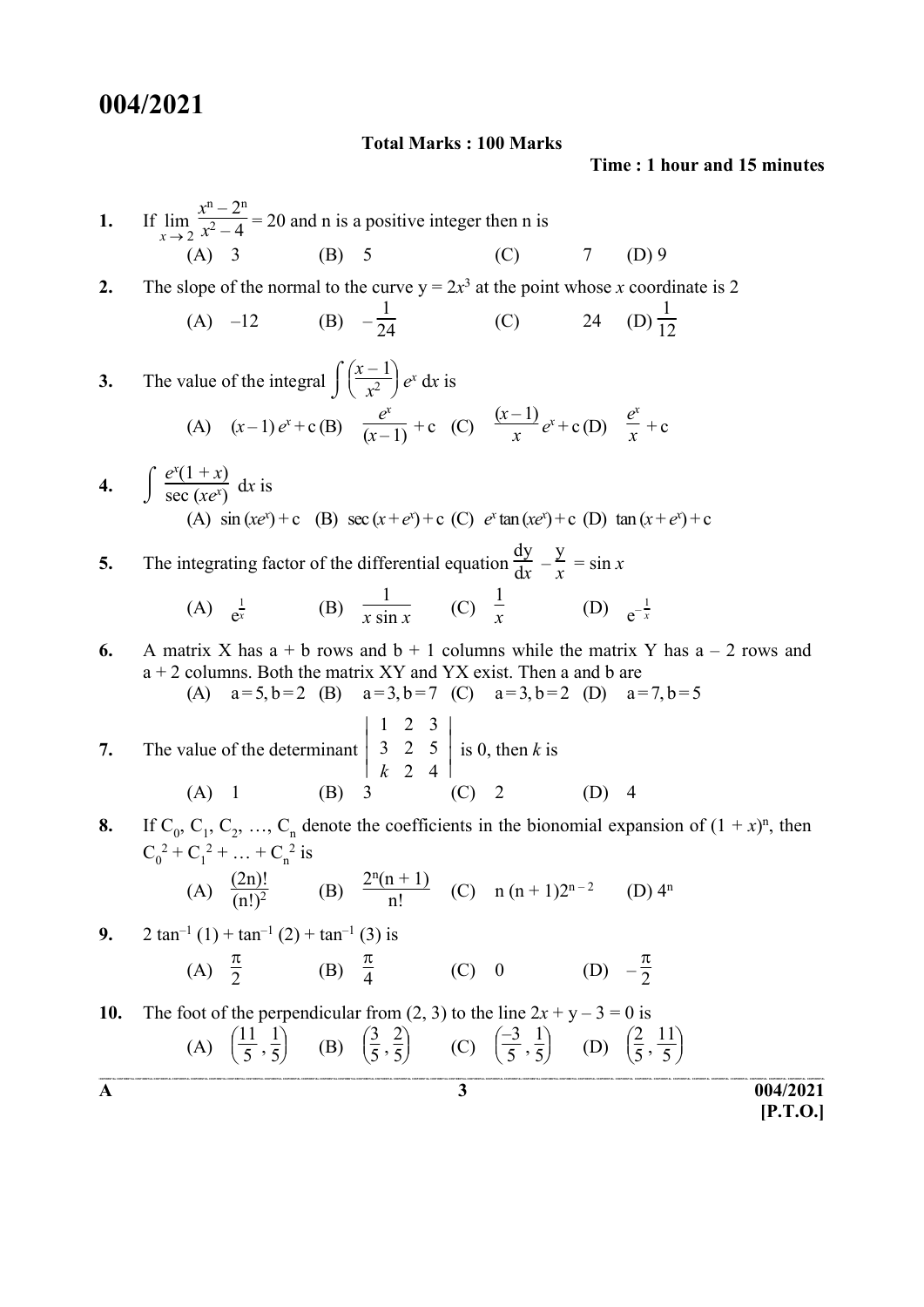- 11. Which among the following is the correct method for designing the combined footing for two column loads ?
	- (A) Centre of gravity of soil reaction comes exactly at the middle of column loads.
	- (B) Centre of gravity of column loads coincides with a point at half the length of the footing.
	- (C) Centre of gravity of column loads coincides with the centre of gravity of soil reaction.
	- (D) Centre of gravity of column loads coincides with the point of intersection of the diagonals of the plan of footing.
- 12. If using a Dumpy level and a levelling staff, a back sight is noted on a Bench mark of reduced level 100 as 0.60 and fore sight is noted on a point A as 0.80, what is the reduced level of point A ?

| $(A)$ 100.80 | $(B)$ 99.80 |
|--------------|-------------|
| $(C)$ 100.20 | $(D)$ 99.60 |

- 13. What is a fine aggregate ?
	- (A) Aggregate passing through 80 mm IS sieve and retained on 4.75 mm IS sieve
	- (B) Aggregate passing through 4.75 mm IS sieve and retained on 0.15 mm IS sieve
	- (C) Aggregate passing through 75 micron IS sieve and retained on 0.155 mm IS sieve
	- (D) Aggregate passing through 80 mm IS sieve and retained on 75 micron IS sieve
- 14. What is the yield strength of plain bars (mild steel conforming to IS 432) ?
	- $(A)$  250 N/mm<sup>2</sup> (B) 400 N/mm<sup>2</sup>  $(C)$  415 N/mm<sup>2</sup> (D) 500 N/mm<sup>2</sup>
- 15. In chain triangulation, what is the longest of main survey lines ?
	- (A) Proof line (B) Tie line
	- (C) Check line (D) Base line

 $004/2021$  A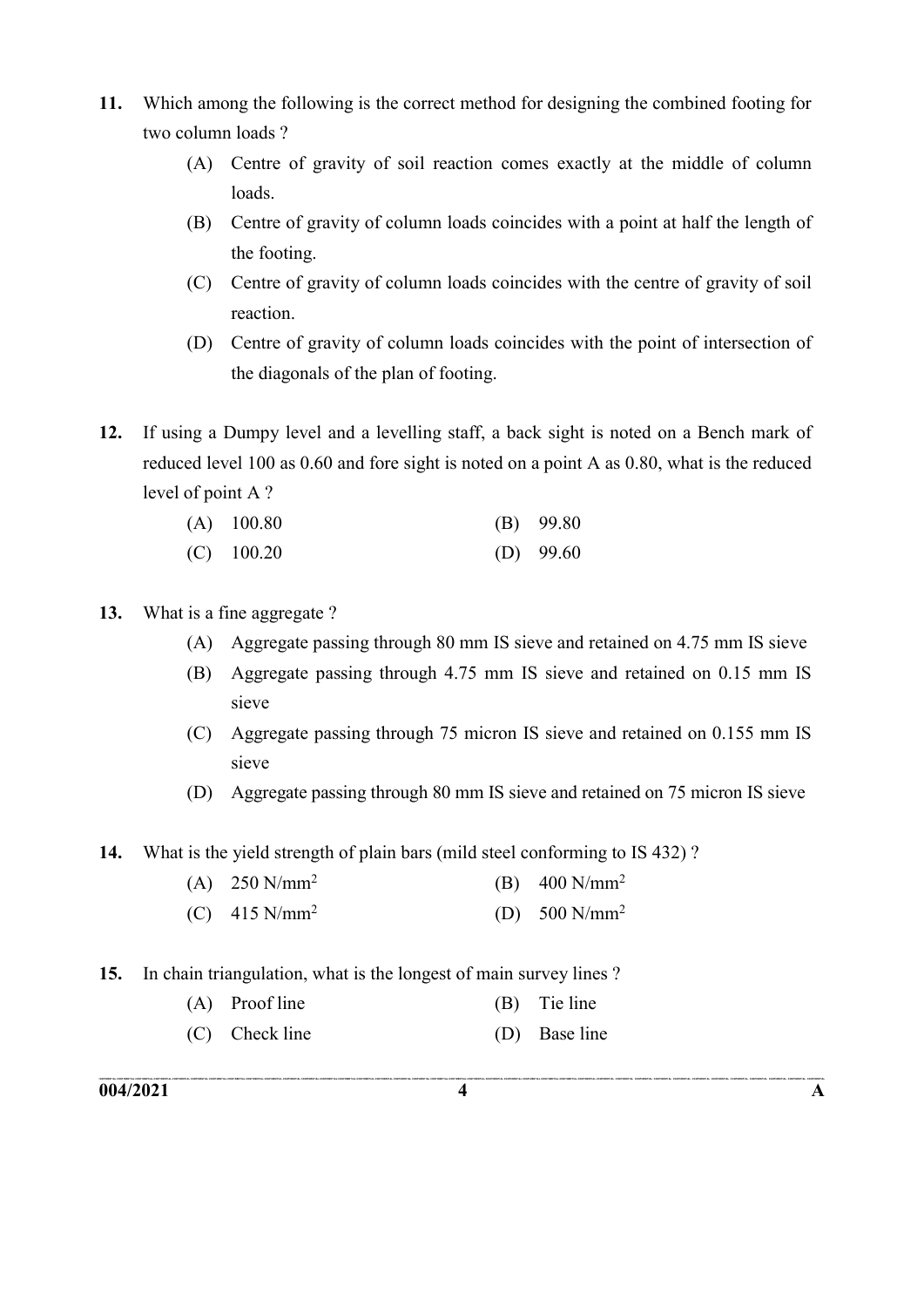- 16. Compared to a four stroke engine of same size and rpm, a two stroke engine practically produces
	- (A) twice the power
	- (B) same power
	- (C) half the power
	- (D) less than twice and greater than same power produced by the four stroke engine
- 17. A flywheel is used to
	- (A) increase power produced by a system
	- (B) decrease power fluctuations in the system
	- (C) decrease power produced by a system
	- (D) increase power fluctuations in the system
- 18. The functioning of a clutch can be improved by
	- (A) providing liners with better coefficient of friction.
	- (B) lubricating the contact surfaces.
	- (C) Both (A) and (B)
	- (D) None of the above
- 19. Function of surge tank in hydraulic power plant system is to
	- (A) store surplus water which overflows from the dam.
	- (B) accumulate the used water for irrigation.
	- (C) reduce water hammer effect and breakage of penstock during sudden open / closure of valves.
	- (D) provide proper lubrication to moving parts of turbine and generators.
- 20. The most hazardous among power plants of same rating is
	- (A) Thermal power plant with diesel fuel.
	- (B) Thermal power plant with coal fuel.
	- (C) Thermal power plant using other bio fuels.
	- (D) Nuclear power plant.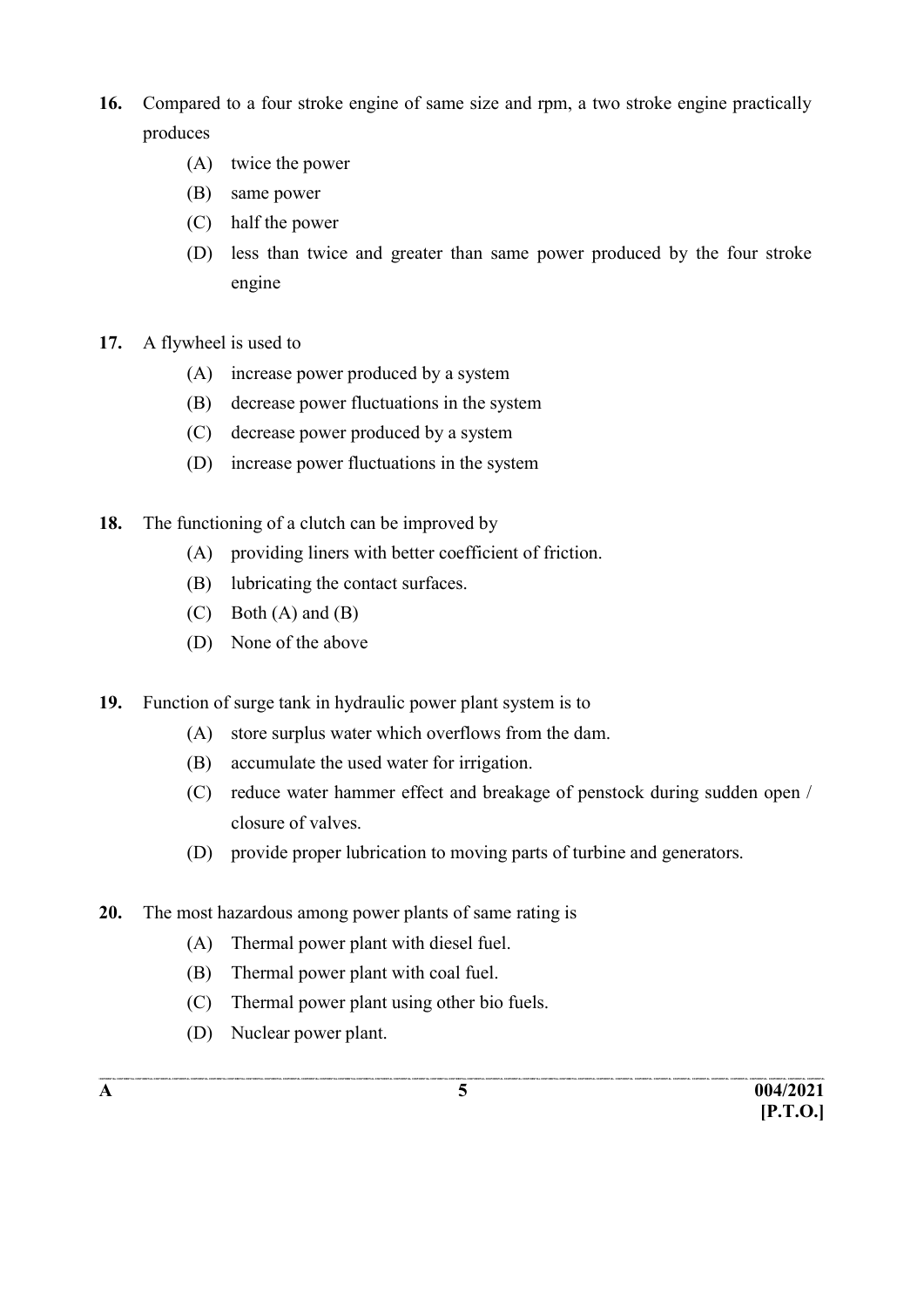| 21. Two 230 V, 100 W bulbs are connected in series with 230 V supply. What will be the |
|----------------------------------------------------------------------------------------|
| power consumption of each bulb?                                                        |

| $(A)$ 200 W | $(B)$ 100 W |
|-------------|-------------|
| (C) 50 W    | (D) $25 W$  |

22. An electric iron is rated as 2000 W. If it is ON and OFF for equal durations while ironing, how long will it take to consume one unit of energy ?

| $(A)$ half an hour | $(B)$ one hour |
|--------------------|----------------|
|                    |                |

- (C) 2 hours (D) 4 hours
- 23. An inductor of 10 Ohms reactance and a capacitor of 10 Ohm reactance at 50 Hz are connected in series with a 10 Ohm resistor. If the combination is connected to a 300 V, 50 Hz supply, the current will be

| (A) 30 A   | $(B)$ 10 A         |
|------------|--------------------|
| $(C)$ 20 A | (D) $15 \text{ A}$ |

24. Two resistors of 12 Ohm and 5 Ohm are connected in series and the combination is connected in parallel with a 10 Ohm resistor. What will be the power consumed by the 10 Ohm resistor, if the network is connected to a 100 V supply ?

| $(A)$ 2 kW | (B) $3.6 \text{ kW}$ |
|------------|----------------------|
| $(C)$ 1 kW | (D) $1.5 \text{ kW}$ |

25. Buchholz relay is used in the protection of

| $(A)$ motor | (B) transmission line |
|-------------|-----------------------|
|             |                       |

- (C) generators (D) transformer
- 26. If a single diode in a bridge rectifier opens, the dc value of output for an input of  $V_m$  sin wt is

|     | $(A)$ 0 V        | (B)       | $\frac{v_{\text{m}}}{\pi}$ |
|-----|------------------|-----------|----------------------------|
| (C) | $2 V_{\text{m}}$ | $(D) V_m$ |                            |

27. A snubber circuit is used along with a relay for

| (A) electrical isolation | (B) current boosting |
|--------------------------|----------------------|
| (C) avoid arcing         | (D) making contact   |

28. Which of the following devices is part of a microcontroller chip ?

|     | [A] | RAM                                                 |     | <b>ROM</b>   |
|-----|-----|-----------------------------------------------------|-----|--------------|
|     | (C) | $I/O ports$                                         |     | All of these |
| 29. |     | GSM uses the following multiple access methods :    |     |              |
|     | (A) | <b>TDMA</b>                                         | (B) | <b>FDMA</b>  |
|     | (C) | Combination of FDMA & TDMA (D) None of these        |     |              |
| 30. |     | A standby UPS can be used for power requirements of |     |              |
|     | (A) | $0.5$ kVA                                           |     | 5 kVA        |

### (C) 10 kVA (D) greater than 10 kVA

 $004/2021$  6 A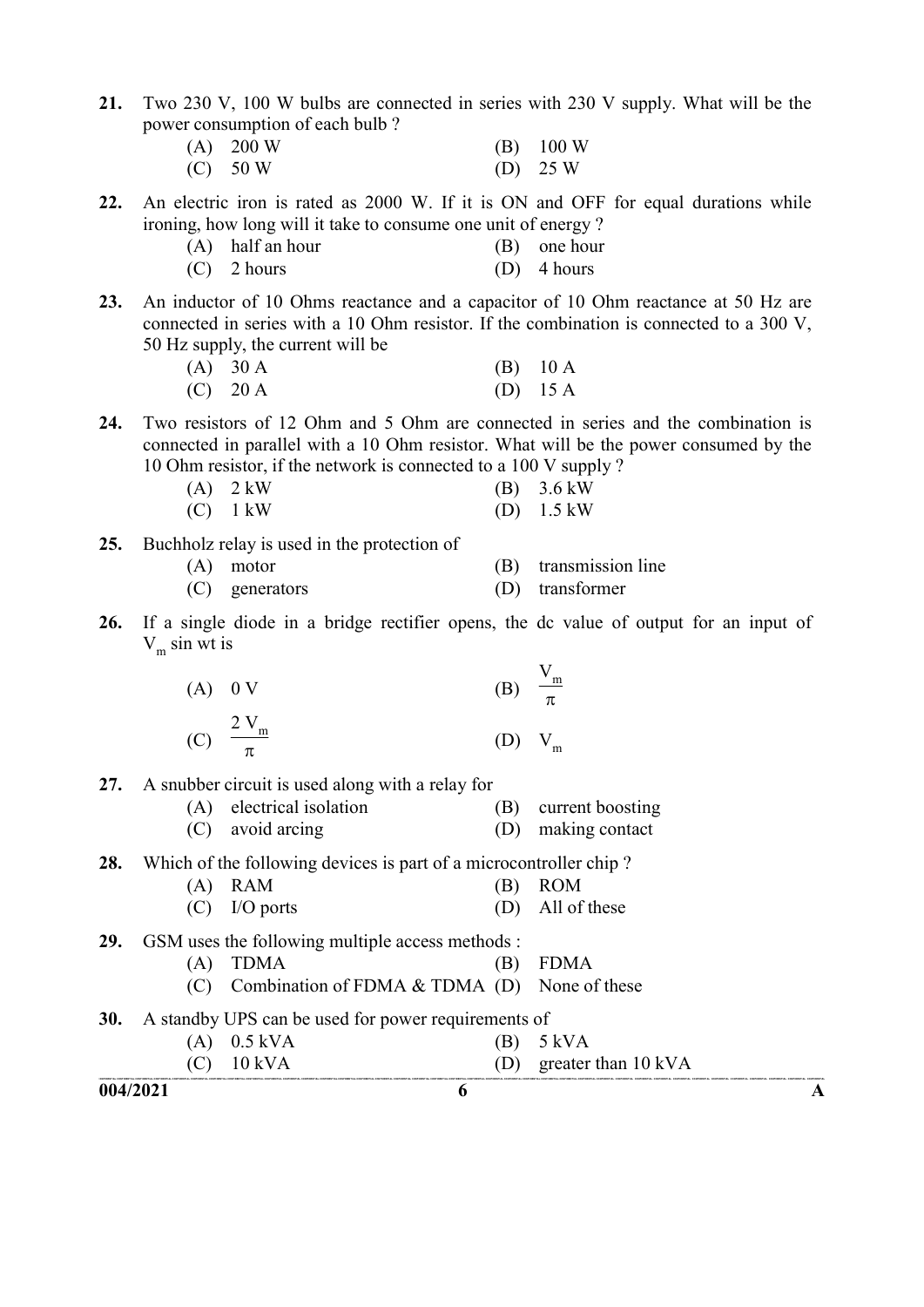- 31. In a zener diode with high breakdown voltage
	-
	- (C) Both P and N are lightly doped (D) None of the above
	- (A) Both P and N are heavily doped (B) Either P or N is lightly doped
		-
- 32. Most of the holes present in the base of a PNP transistor flow
	- (A) into the emitter (B) into the collector
	- (C) into the supply (D) out of base into the base least
- 33. A JFET configuration which connects a high resistance signal source to a low resistance load is
	- (A) source follower (B) common source
	- (C) common drain (D) common gate
- 34. When class B power amplifier is in a quiescent state,
	- (A) half of the maximum current flows through the transistor.
	- (B) maximum current flows through the transistor.
	- (C) no current flows through the transistor.
	- (D) quarter of the maximum current flows.
- 35. Inductor filter should be used when
	- - (A) load current is high (B) load current is low
	- (C) high load resistance  $R_{\text{L}}$ (D) none of the above
- 36. In a Wien-bridge oscillator, if the resistances in the positive feedback circuit are decreased, the frequency \_\_\_\_\_.
	- (A) remains the same (B) decreases
	- (C) increases (D) insufficient data
- 37. When frequency of oscillation of a crystal oscillator becomes parallel resonance frequency, reactance of crystal oscillator becomes \_\_\_\_\_.

| $(A)$ Infinity    | (B) Zero  |
|-------------------|-----------|
| (C) Unpredictable | (D) Unity |

38. The distortion in an amplifier is found to be 3%, when the feedback ratio of negative feedback amplifier is 0.04. When the feedback is removed, the distortion becomes 15%. Then the open loop gain  $(A)$  is  $\_\_\_\_\$ .

| (A) 50    | (B) 90    |  |
|-----------|-----------|--|
| $(C)$ 150 | (D) $100$ |  |

39. Voltage gain of an amplifier without feedback is 60 dB. It decreases to 40 dB with feedback. Then the feedback factor is \_\_\_\_\_

| A |     |                                                                                                                 |     | 004/2021                                                                                                                                                                                                                                        |  |
|---|-----|-----------------------------------------------------------------------------------------------------------------|-----|-------------------------------------------------------------------------------------------------------------------------------------------------------------------------------------------------------------------------------------------------|--|
|   | (C) | 0.00675<br>ASSESSMENT COMPARTING CARD MATHI CORPORATION COMPARTING CARD MATHI CARD MATHIE COMPARTING COMPARTING |     | $(D)$ 0.00456<br>COMPORTINAL CORPIDENTINAL COMPORTINAL COMPORTINAL CORPIDENTINAL COMPORTINAL COMPORTINAL COMPORTINAL COMPORTINAL COMPORTINAL COMPORTINAL CORPIDENTINAL CORPIDENTINAL CORPIDENTINAL CORPIDENTINAL CORPIDENTINAL CORPIDENTINAL CO |  |
|   | (A) | 0.0095                                                                                                          | (B) | 0.00833                                                                                                                                                                                                                                         |  |

 $[P.T.O.]$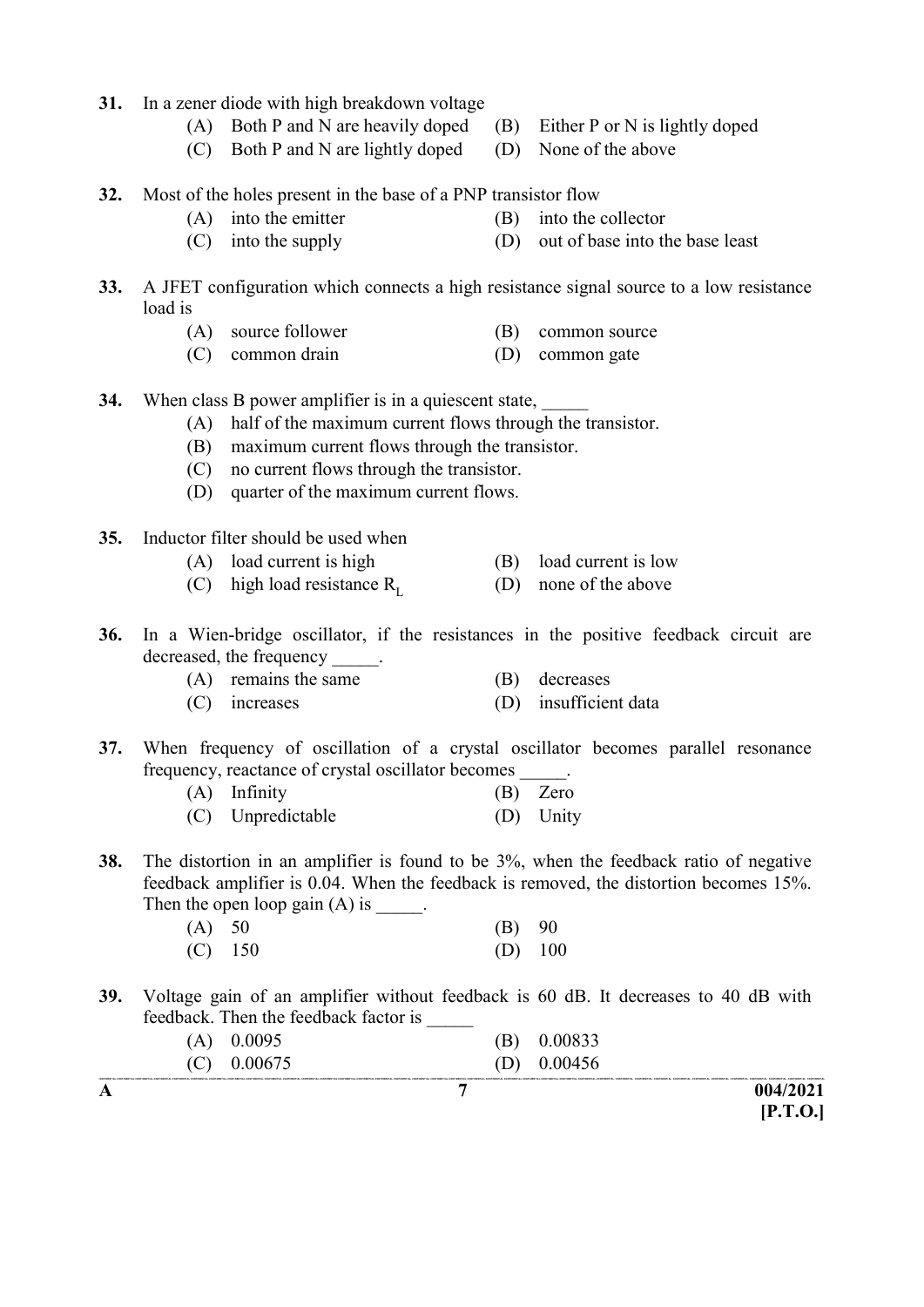|     | 004/2021        | 8                                                                                        |            | A                                                                                                                           |
|-----|-----------------|------------------------------------------------------------------------------------------|------------|-----------------------------------------------------------------------------------------------------------------------------|
|     |                 | $(C)$ 10 kHz                                                                             | (D)        | 50 kHz                                                                                                                      |
|     |                 | $(A)$ 100 kHz                                                                            | (B)        | $20$ kHz                                                                                                                    |
| 49. |                 | this op-amp has a voltage gain of 40 dB, then its $-3$ dB bandwidth is $\qquad \qquad$ . |            | A 741 op-amp has a gain bandwidth product of 2 MHz. If a non-inverting amplifier using                                      |
|     | $(C)$ <1        |                                                                                          |            | (D) None of the mentioned                                                                                                   |
|     | (A)             | >1                                                                                       | (B)        | $=1$                                                                                                                        |
| 48. |                 | Common mode voltage gain of an op-amp is generally                                       |            |                                                                                                                             |
|     |                 |                                                                                          |            |                                                                                                                             |
|     | (C)             | $(A)$ twice<br>four times                                                                | (B)<br>(D) | one-fourth times                                                                                                            |
|     |                 | voltage yielded at collector to ground.                                                  |            | thrice                                                                                                                      |
|     |                 |                                                                                          |            | outputs of individual transistors, its amplitude will be ______ the amplitude of signal                                     |
| 47. |                 |                                                                                          |            | In differential mode of op-amp, if output voltage is equal to the difference between                                        |
|     |                 |                                                                                          |            |                                                                                                                             |
|     | (C)             | 51                                                                                       | (D)        | 49                                                                                                                          |
|     |                 | $(A)$ 100                                                                                | (B)        | 50                                                                                                                          |
|     | voltage gain is | <b>Contractor</b>                                                                        |            |                                                                                                                             |
| 46. |                 |                                                                                          |            | A certain non-inverting amplifier has R <sub>i</sub> of 2 k $\Omega$ and R <sub>f</sub> of 100 k $\Omega$ . The closed loop |
|     | (C)             | increase the speed of response (D) provide the speed of oscillations                     |            |                                                                                                                             |
|     |                 | (A) increase the base storage charge (B) provide ac coupling                             |            |                                                                                                                             |
| 45. |                 | In a bistable multivibrator circuit, commutating capacitor is used to                    |            |                                                                                                                             |
|     |                 |                                                                                          |            |                                                                                                                             |
|     |                 | (C) Bistable                                                                             | (D)        | None of the above                                                                                                           |
| 44. | (A)             | multivibrator is a square wave oscillator.<br>Monostable                                 | (B)        | Astable                                                                                                                     |
|     |                 |                                                                                          |            |                                                                                                                             |
|     | (C)             | Tuned collector                                                                          | (D)        | RC phase shift                                                                                                              |
|     |                 | (A) Wein bridge                                                                          | (B)        | Tuned base                                                                                                                  |
| 43. |                 | The oscillator that is mostly used for generating audio frequency signals is             |            |                                                                                                                             |
|     |                 |                                                                                          |            |                                                                                                                             |
|     |                 | (C) the use of many transistors                                                          |            | (D) the use of many capacitors                                                                                              |
|     | stages due to . | (A) power loss in the coupling device (B) loading effect of the next stage               |            |                                                                                                                             |
| 42. |                 |                                                                                          |            | The total gain of a multistage amplifier is less than the product of the gains of individual                                |
|     |                 | (C) Direct coupling                                                                      | (D)        | None of the above                                                                                                           |
|     |                 | (A) RC coupling                                                                          | (B)        | Transformer coupling                                                                                                        |
| 41. |                 | In the initial stages of a multistage amplifier, we use                                  |            |                                                                                                                             |
|     |                 |                                                                                          |            |                                                                                                                             |
|     | (C)             | (A) forward sourcing<br>sourcing current                                                 | (B)<br>(D) | sinking current<br>reverse sinking                                                                                          |
| 40. |                 | The switching of power with a PNP transistor is called .                                 |            |                                                                                                                             |
|     |                 |                                                                                          |            |                                                                                                                             |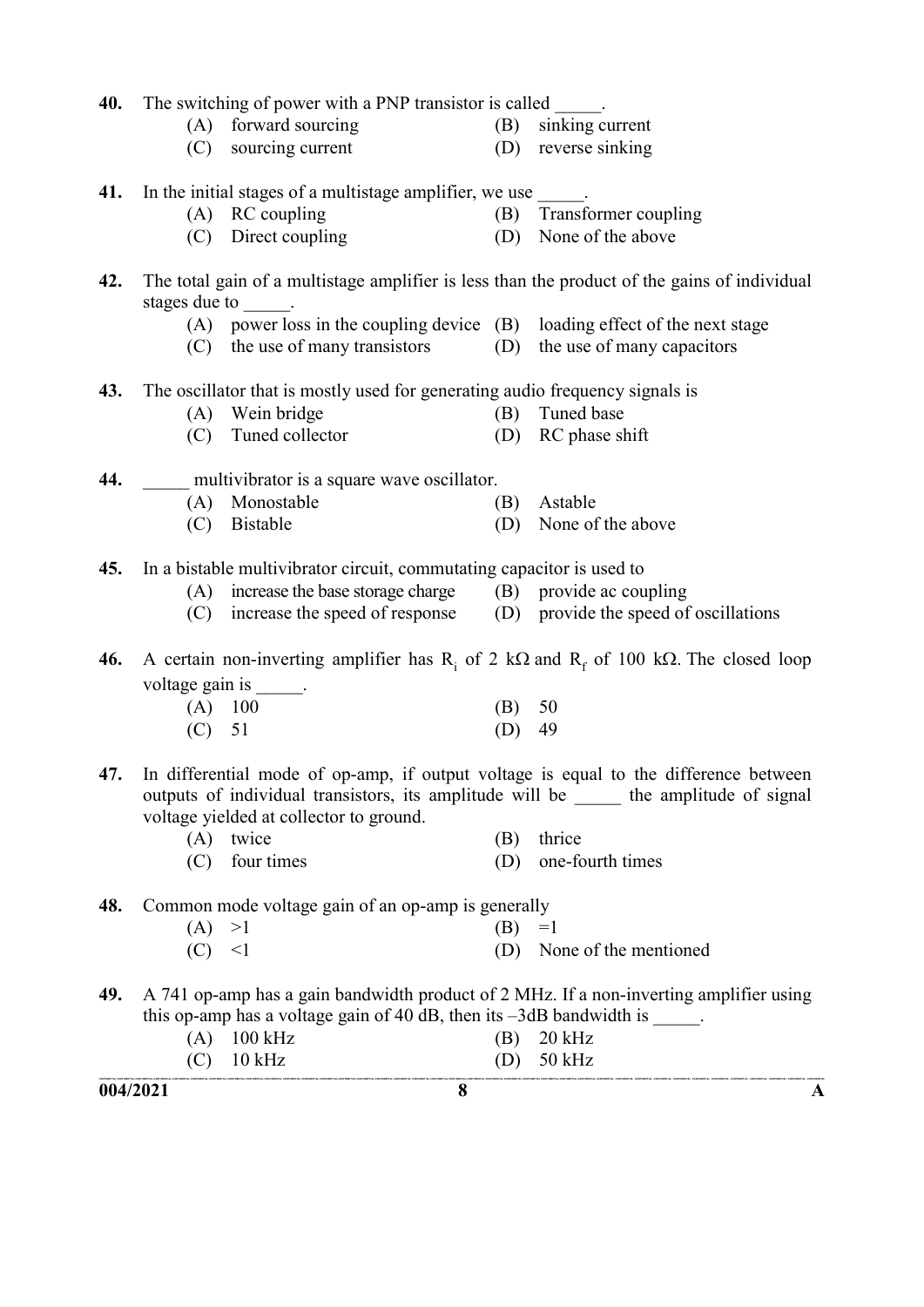|  |  | 50. What part of the characteristic curve of a diode is useful for log amplifiers? |  |  |  |
|--|--|------------------------------------------------------------------------------------|--|--|--|
|--|--|------------------------------------------------------------------------------------|--|--|--|

51. The main purpose of an instrumentation amplifier is to amplify signals that are

- (A) The log region above 0.7 V
- (B) The log region below 0.7 V
- (C) The log region between 0 V and 0.7 V
- (D) The log region below the zener voltage

 $A$  004/2021  $[P.T.O.]$ riding on common mode voltages. (A) small, small (B) small, large (C) large, small (D) large, large 52. The filter which provides a roll-off rate greater than  $-$  20 /dB / decade / pole and are useful when a rapid roll-off required is \_\_\_\_\_. (A) Butterworth (B) Chebyshev (C) Second order HPF (D) None of the above 53. 555 timer basically consists of  $\qquad$ . (A) one comparator (B) two comparators (C) three comparators (D) four comparators 54. The output voltage of phase detector is \_\_\_\_\_. (A) phase voltage (B) free running voltage (C) error voltage (D) none of the mentioned 55. In a non-linear op-amp circuit, the (A) op-amp never saturates (B) feedback loop is never opened (C) output shape is the same as the input shape (D) op-amp may saturate 56. A Schmitt trigger has feedback. (A) positive (B) negative (C) compensating capacitors (D) pull up resistors 57. In the locked state of PLL, the phase error between the input  $\&$  output is  $\qquad \qquad$ . (A) maximum (B) moderate (C) minimum (D) All of the above 58. For an integrating circuit to be effective, the RC product should be the time period of the input wave. (A) 5 times greater than (B) 5 times smaller than (C) equal to (D) atleast 10 times greater than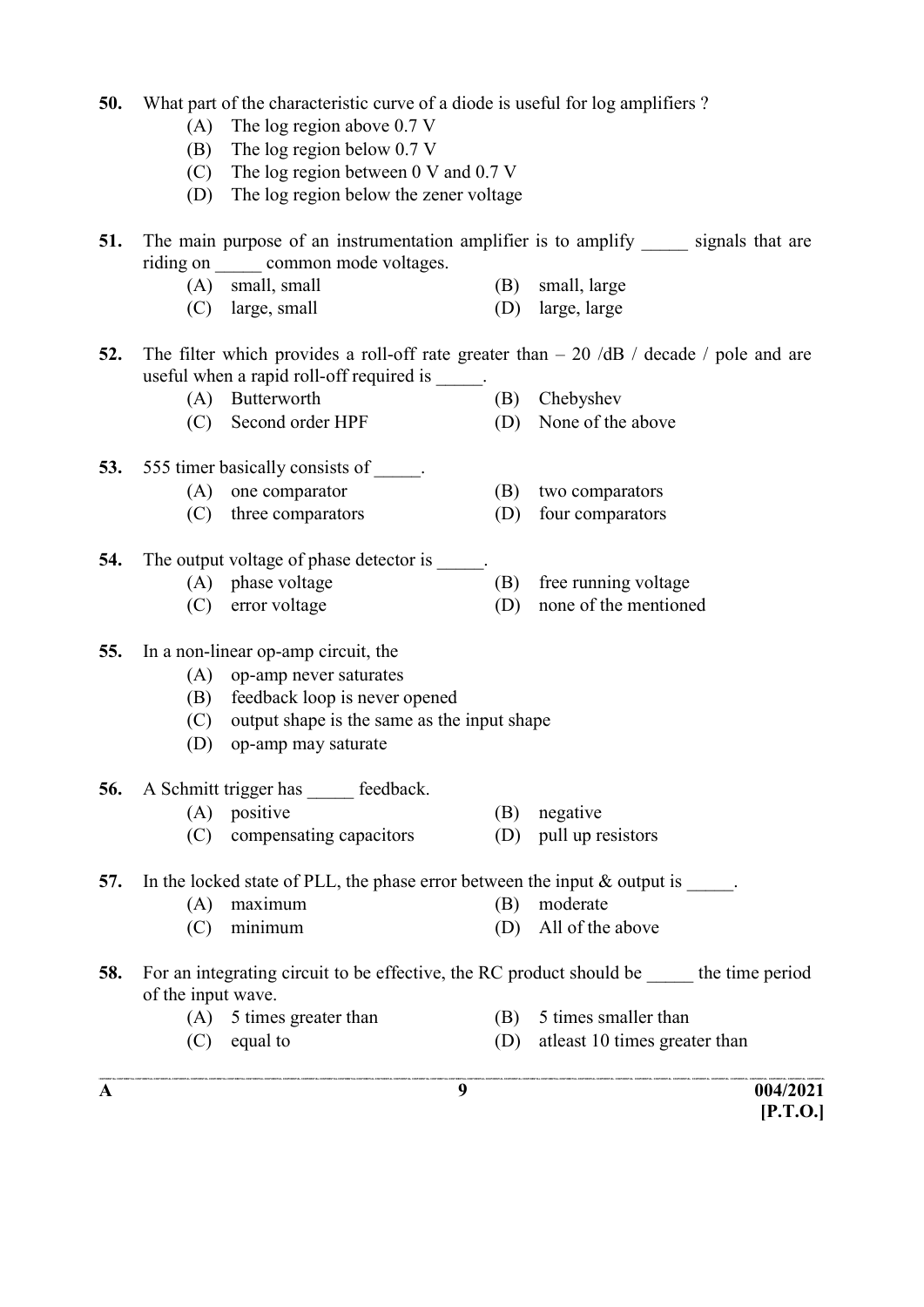|     | 004/2021 | <b>10</b>                                                                                          |     |                                                                                        | A |
|-----|----------|----------------------------------------------------------------------------------------------------|-----|----------------------------------------------------------------------------------------|---|
|     | (C)      | NOR or NAND gates                                                                                  | (D) | AND or NOR gates                                                                       |   |
|     |          | (A) AND or OR gates                                                                                | (B) | XOR or XNOR gates                                                                      |   |
| 67. |          |                                                                                                    |     | A basic S-R flip-flop can be constructed by cross-coupling of which basic logic gates? |   |
|     | (D)      | To decrease the output HIGH voltage                                                                |     |                                                                                        |   |
|     | (C)      | To increase the output HIGH voltage                                                                |     |                                                                                        |   |
|     | (B)      | To decrease the output LOW voltage                                                                 |     |                                                                                        |   |
|     | (A)      | To increase the output LOW voltage                                                                 |     |                                                                                        |   |
| 66. |          | Why is a pull-up resistor needed when connecting TTL logic to CMOS logic?                          |     |                                                                                        |   |
|     |          |                                                                                                    |     |                                                                                        |   |
|     | (C)      | RTL, DTL                                                                                           | (D) | TTL, RTL                                                                               |   |
|     |          | (A) ECL, TTL                                                                                       | (B) | RTL, HTL                                                                               |   |
| 65. |          |                                                                                                    |     | logic family has low power dissipation and has excellent noise immunity.               |   |
|     |          | (C) EX-OR gate and AND gate                                                                        | (D) | EX-OR gate and NAND gate                                                               |   |
|     |          | (A) EX-OR gate and NOR gate                                                                        | (B) | EX-OR gate and OR gate                                                                 |   |
| 64. |          | The gates required to build a half adder are                                                       |     |                                                                                        |   |
|     |          |                                                                                                    |     |                                                                                        |   |
|     | (C)      | Combinational circuits                                                                             | (D) | A/D converters                                                                         |   |
|     | (A)      | Shift registers                                                                                    | (B) | Counters                                                                               |   |
| 63. |          | Data can be changed from special code to temporal code by using                                    |     |                                                                                        |   |
|     |          | (C) $\overline{AB} + \overline{ABC}$                                                               |     | (D) $(A + B) (A + \overline{B} + C)$                                                   |   |
|     |          | (A) $A\overline{B} + A\overline{B}C$                                                               |     | (B) $\overline{AB} + \overline{AB}\overline{C}$                                        |   |
|     |          |                                                                                                    |     |                                                                                        |   |
| 62. |          | The SOP form of $(A + C)$ $(\overline{AB} + AC)$ $(\overline{A} \ \overline{C} + \overline{B})$ is |     |                                                                                        |   |
|     | $(C)$ A  |                                                                                                    | (D) | BC                                                                                     |   |
|     | (A)      | $\boldsymbol{0}$                                                                                   | (B) | $\mathbf{1}$                                                                           |   |
| 61. |          | The simplification of the Boolean expression $(AB C) + (A B C)$ is                                 |     |                                                                                        |   |
|     |          |                                                                                                    |     |                                                                                        |   |
|     | (C)      | Multiplexer                                                                                        | (D) | Demultiplexer                                                                          |   |
|     | (A)      | Encoder                                                                                            | (B) | Decoder                                                                                |   |
| 60. |          | A device which converts BCD to seven segments is called ______.                                    |     |                                                                                        |   |
|     |          |                                                                                                    |     |                                                                                        |   |
|     |          | (C) $(27.25)_{10}$                                                                                 | (D) | $(54.02)_{10}$                                                                         |   |
|     |          | (A) $(27.02)_{10}$                                                                                 |     | (B) $(54.25)_{10}$                                                                     |   |
| 59. |          | The decimal equivalent of $(11011.01)$ , is                                                        |     |                                                                                        |   |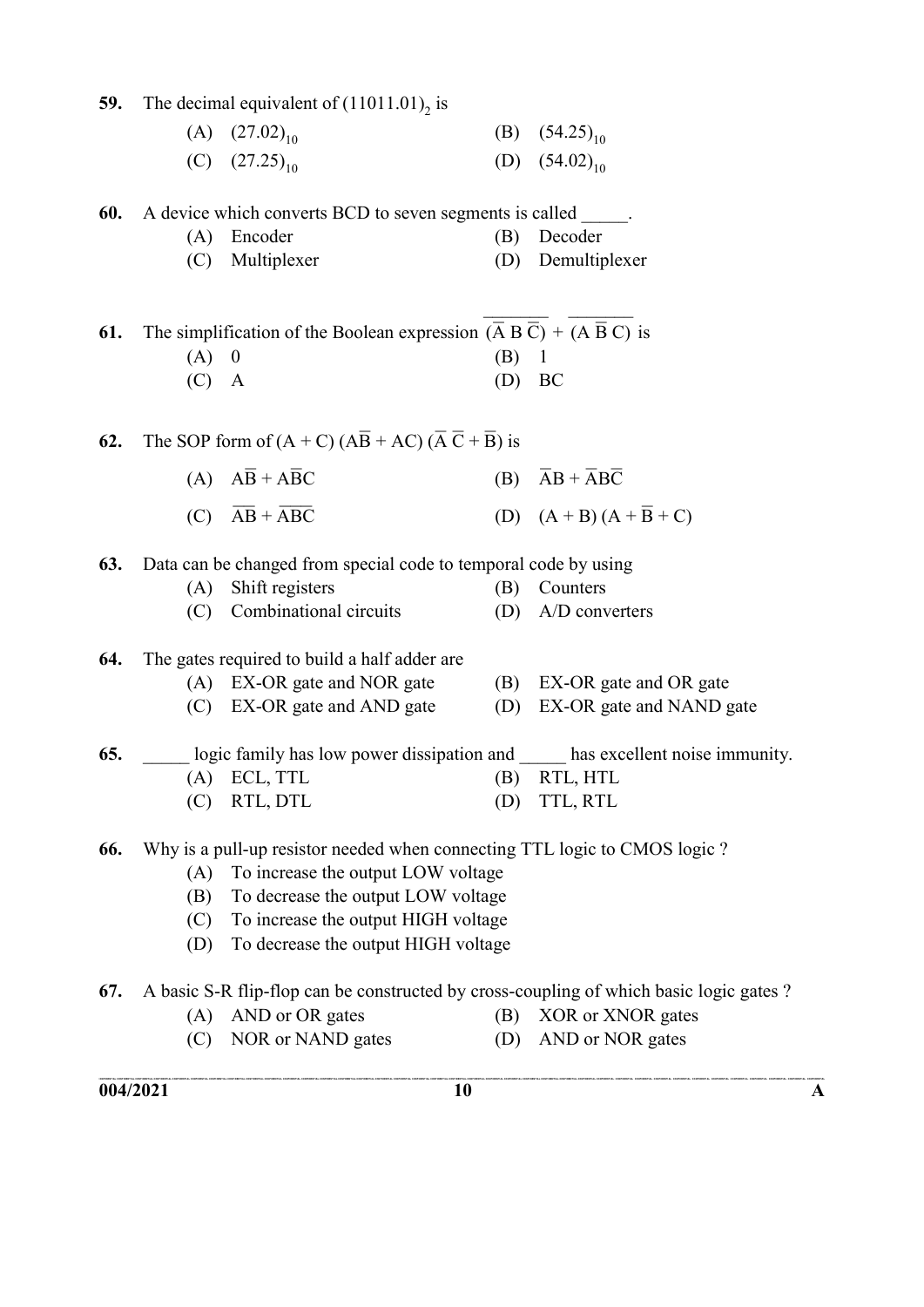68. The output F of the given digital logic circuit is



 $[P.T.O.]$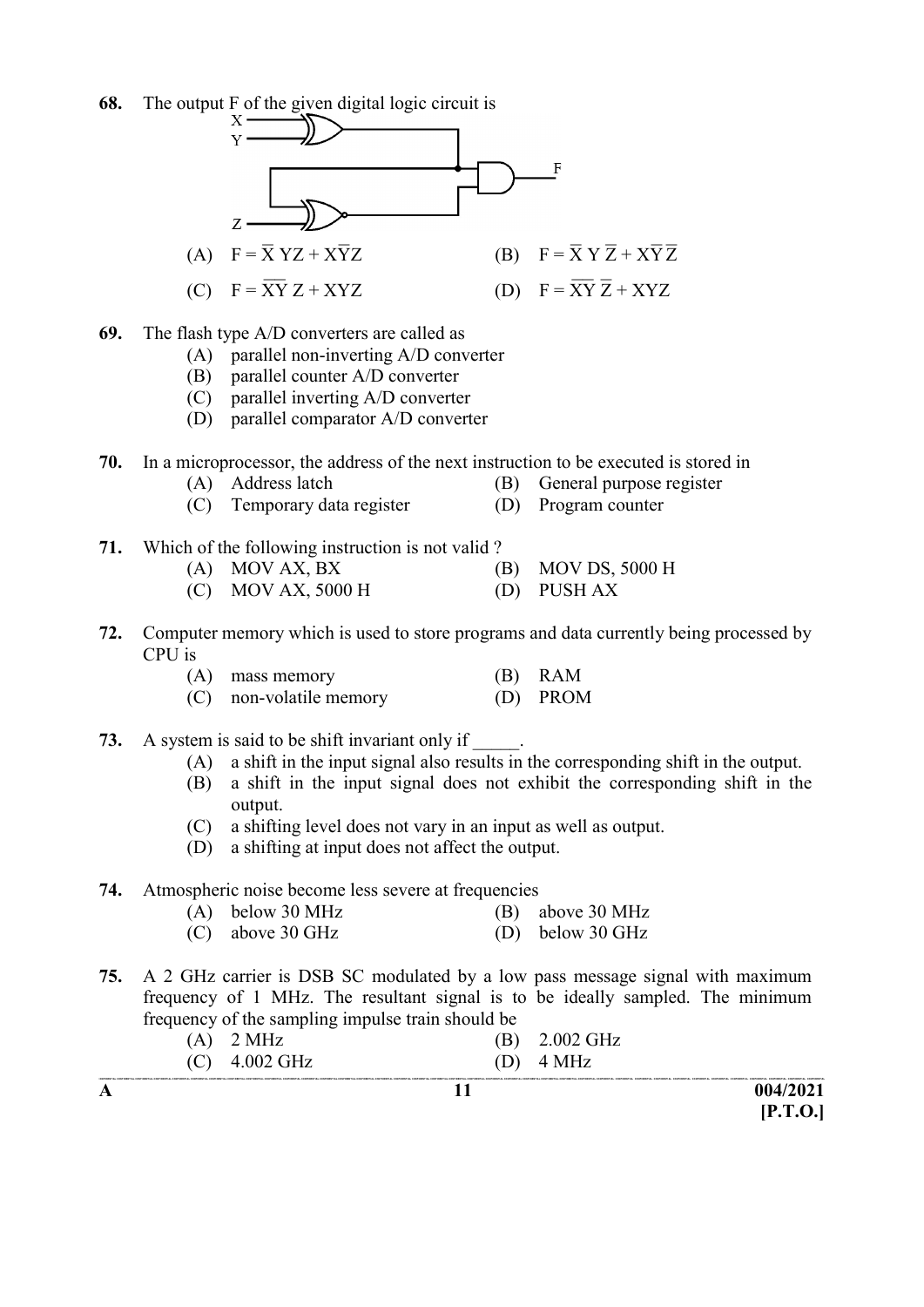76. A 1 MHz sinusoidal carrier is amplitude modulated by a symmetrical square wave of period 100 usec. Which of the following frequencies will not be present in the modulated signal ?

| $(A)$ 990 kHz  | $(B)$ 1010 kHz         |
|----------------|------------------------|
| $(C)$ 1020 kHz | (D) $1030 \text{ kHz}$ |

77. A super-heterodyne radio receiver with an intermediate frequency of 455 kHz is tuned to a station operating at 2800 kHz. The associated image frequency is

| $(A)$ 3710 kHz | (B) $3255 \text{ kHz}$ |
|----------------|------------------------|
| $(C)$ 2345 kHz | (D) $1890 \text{ kHz}$ |

78. In a BPSK signal detector, the local oscillator has a fixed phase error of 40º. This phase error deteriorates the SNR at the output by a factor of

| (A) $\cos 40^\circ$  | (B) $\cos^2 40^\circ$ |
|----------------------|-----------------------|
| $(C)$ cos $80^\circ$ | (D) $\cos^2 80^\circ$ |

79. Compression in PCM refers to relative compression of

| (A) lower signal frequencies | (B) lower signal amplitudes   |
|------------------------------|-------------------------------|
| (C) higher signal amplitudes | (D) higher signal frequencies |

80. The Fraunhofer field of an antenna varies with distance 'r' as

| $(A)$ 1/r   | (B) $1/r^2$ |                  |
|-------------|-------------|------------------|
| (C) $1/r^3$ |             | (D) $1/\sqrt{r}$ |

81. A transmission line is feeding 2 Watt of power to a horn antenna having a gain of 10 dB. The antenna is matched to the transmission line. The total power radiated by the horn antenna into the free – space is

| $(A)$ 10 Watts | $(B)$ 1 Watt |
|----------------|--------------|
| $(C)$ 5 Watts  | (D) 20 Watts |

82. The design of optimum equi ripple linear phase FIR filter uses

- (A) Butterworth approximation (B) Chebyshev approximation (C) Hamming approximation (D) None of the above
- 
- 83. Which mode of propagation is adopted in HF antennas ?
	- (A) Ionospheric (B) Ground wave
	- (C) Tropospheric (D) Sky wave

 $004/2021$  and  $12$  and  $12$  and  $12$  and  $12$  and  $12$  and  $12$  and  $12$  and  $12$  and  $12$  and  $12$  and  $12$  and  $12$  and  $12$  and  $12$  and  $12$  and  $12$  and  $12$  and  $12$  and  $12$  and  $12$  and  $12$  and  $12$  and  $12$  and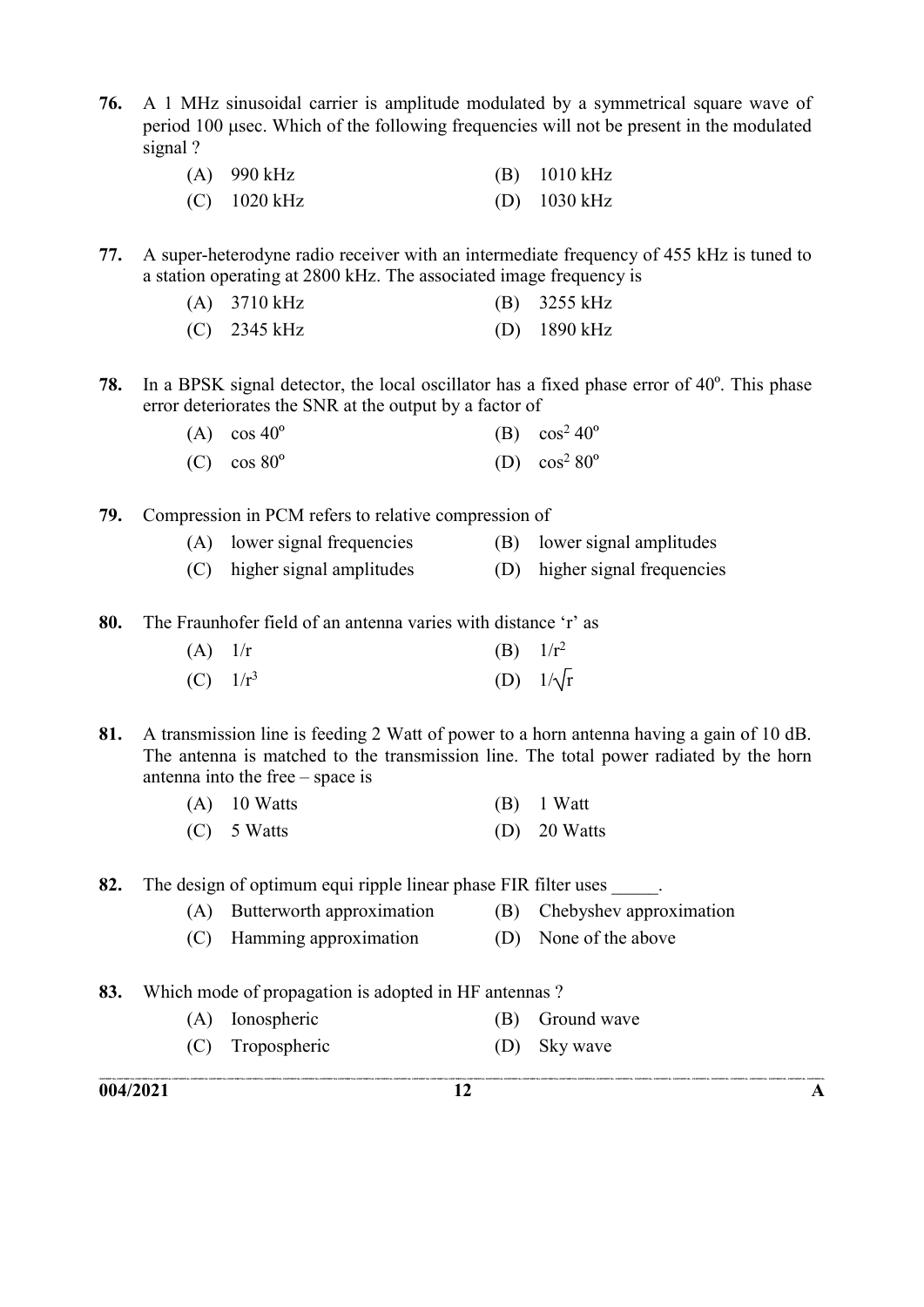- 84. The bandwidth of the channel used in the hopset is called
	- (A) Hopping bandwidth (B) Total hopping bandwidth
		-
	- (C) Instantaneous bandwidth (D) 3 dB bandwidth

85. of TDMA system is a measure of the percentage of transmitted data that contains information as opposed to providing overhead for the access scheme.

- (A) Mean (B) Figure of merit
	-
- (C) Signal to noise ratio (D) Efficiency
- 
- 86. If the length of the intrinsic region in IMPATT diode is 4 um and the carrier drfit velocity are  $10<sup>7</sup>$  cm/s, then the nominal frequency of the diode is
	- (A) 12.5 GHz (B) 25 GHz (C) 30.5 GHz (D) 24 GHz
- 87. A forward voltage can be applied to an SCR after its
	- (A) anode voltage reduces to zero (B) gate recovery time
	- (C) reverse recovery time (D) anode current reduces to zero
- 88. Peak inverse rating of a TRIAC is
	- (A) same as that of a thyristor
	- (B) greater than that of a thyristor
	- (C) inferior and very much less than that of a thyristor
	- (D) not very significant due to the nature of its application

89. The load voltage of a chopper can be controlled by varying the

- (A) duty cycle (B) firing angle
- (C) reactor position (D) extinction angle
- 90. A single phase full bridge inverter can operate in the load commutation mode in case load consist of
	- (A) RLC overdamped (B) RLC underdamped
	- (C) RLC critically damped (D) None of the above

#### 91. is used for growing n-p-n hetero-junction phototransistor.

- (A) Liquid-phase tranquilizers (B) Hetero poleax
- (C) Solid substrate (D) Liquid-phase epistaxis
- 92. The diode which emits a single wavelength coherent light is
	- (A) LED (B) Tunnel Diode
		- (C) Laser diode (D) Photo diode
- 

 $A$  13 004/2021  $[P.T.O.]$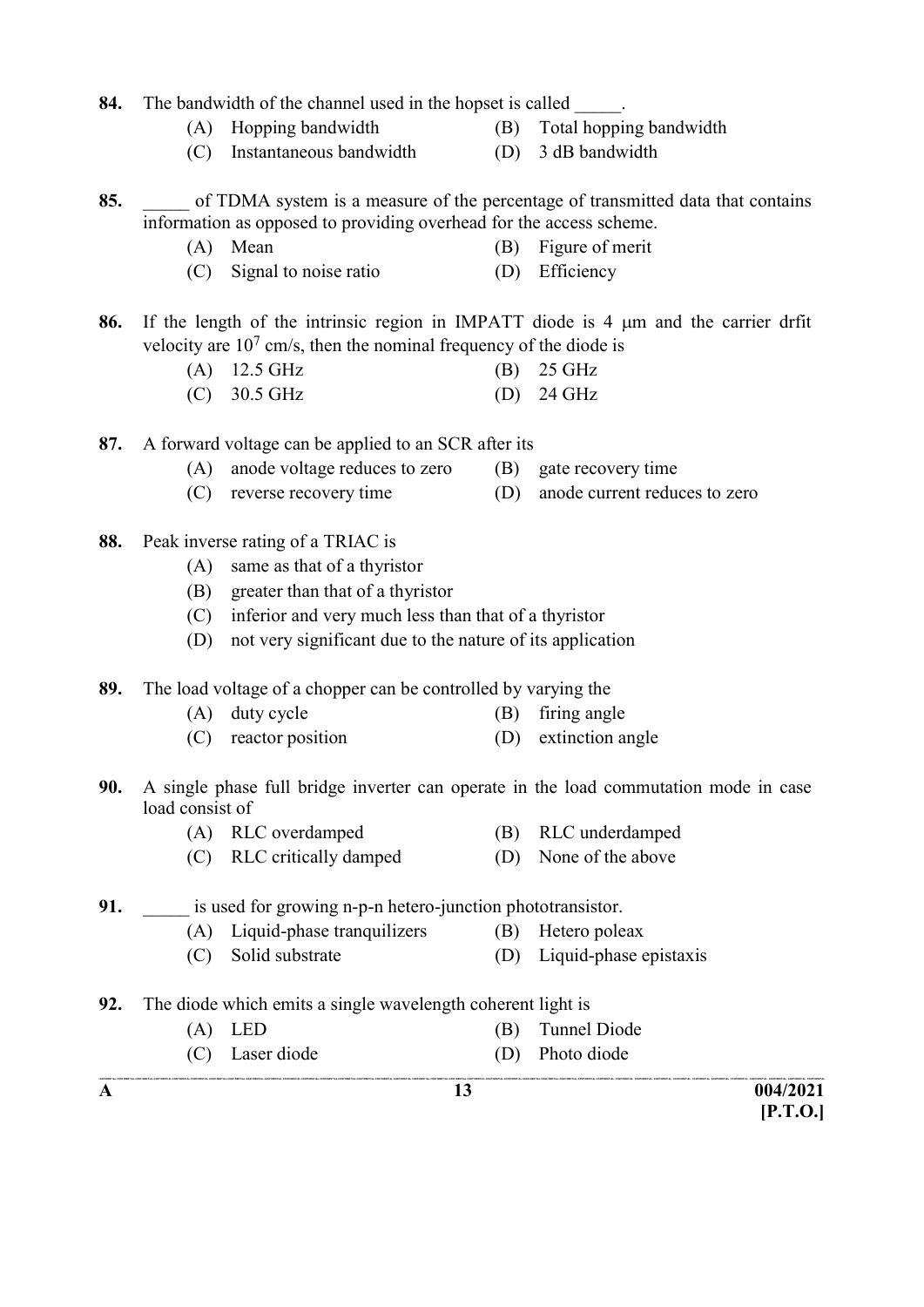93. Which material in CRT glows when high energetic electrons strike its surface ?

| $(A)$ Silicon | (B) Aquadag |
|---------------|-------------|
|               |             |

(C) Germanium (D) Phosphor

94. If a multimeter has a sensitivity of 500  $\Omega$  per volt and reads 50 V full scale, its internal resistance will be

| (A) $20 \text{ k}\Omega$ | (B) $25 k\Omega$         |
|--------------------------|--------------------------|
| $(C)$ 10 kΩ              | (D) $50 \text{ k}\Omega$ |

95. LCDs operate from a frequency ranges from  $\blacksquare$ .

| $(A)$ 10 Hz to 60 Hz |  | (B) $50$ Hz to $70$ Hz |
|----------------------|--|------------------------|
|----------------------|--|------------------------|

(C) 30 Hz to 60 Hz (D) None of the above

96. The use of SMPS is normally limited to power levels around  $\blacksquare$ .

| $(A)$ 50 MW | $(B)$ 100 W  |
|-------------|--------------|
| (C) 50 W    | $(D)$ 100 MW |

97. The rate effect in silicon controlled switch (SCS) is caused by

|  | (A) Junction capacitance |  | (B) Depletion capacitance |
|--|--------------------------|--|---------------------------|
|--|--------------------------|--|---------------------------|

(C) Diffusion capacitance (D) Transition capacitance

#### 98. Choose the correct statement :

- (A) IGBTs have higher switching losses as compared to BJTs.
- (B) IGBTs have secondary breakdown problems
- (C) IGBTs have lower gate drive requirements
- (D) IGBTs are current controlled devices
- 99. Photo voltaic devices in the form of thin films which absorb and convert the sun-light into electricity is
	- (A) Cadmium Telluroide (B) Cadmium oxide
		-
	- (C) Cadmium sulphide (D) Cadmium sulphate
- 100. A light dependent resistor is basically a
	- (A) power resistor (B) non-metallic resistor
	-
- 
- (C) carbon resistor (D) variable resistor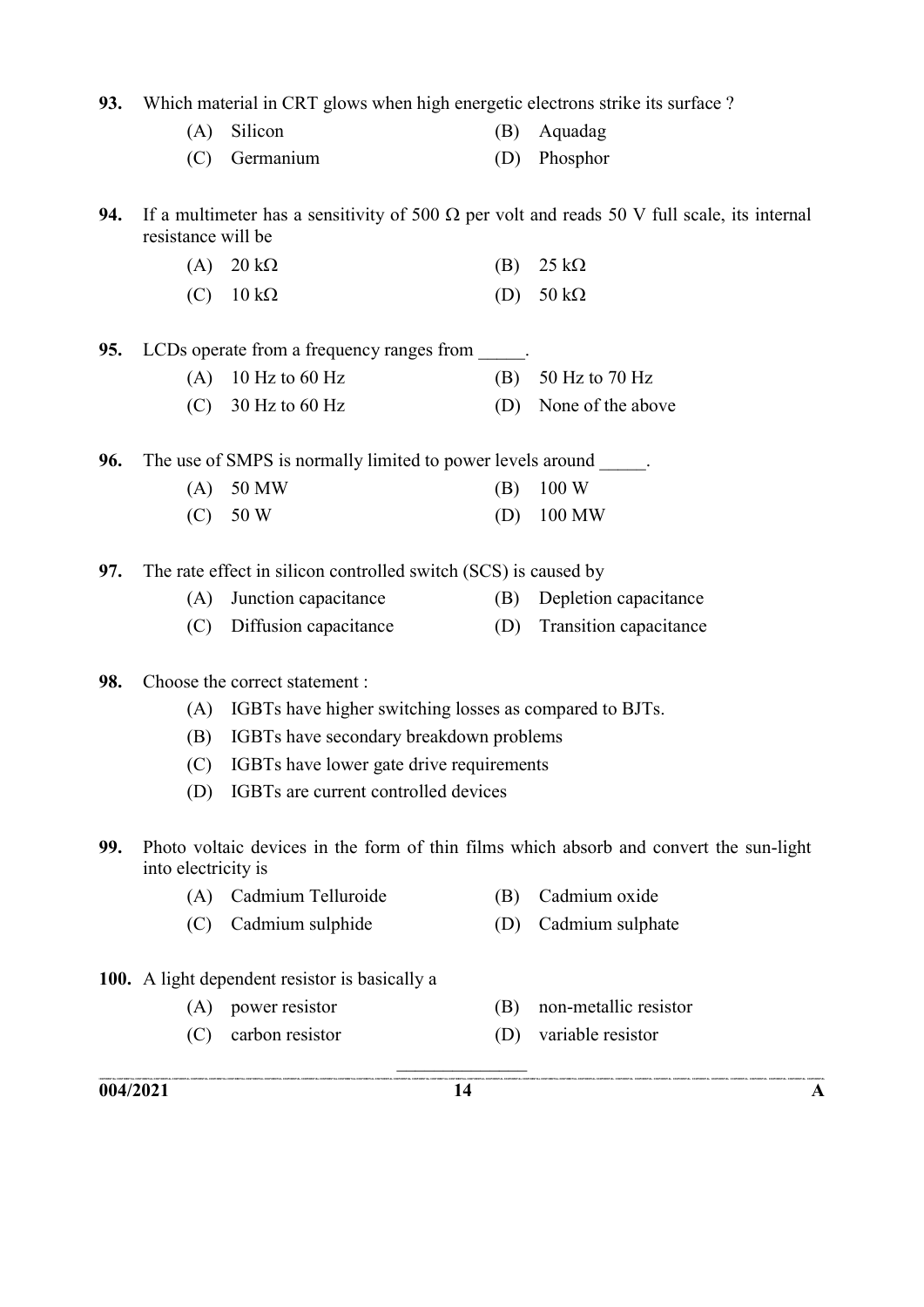## SPACE FOR ROUGH WORK